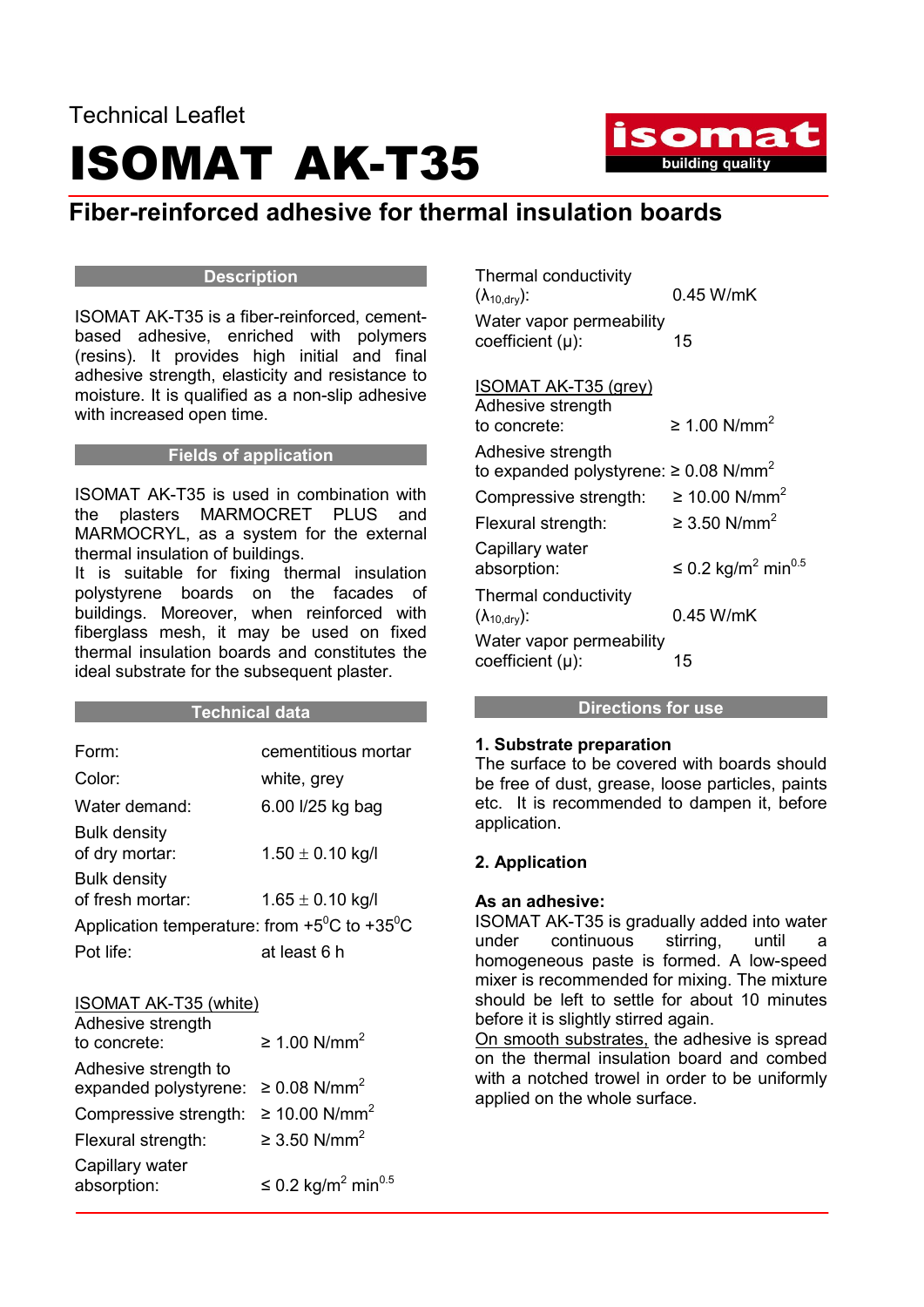### ISOMAT AK-T35



On uneven substrates, the adhesive is applied with a trowel to the perimeter of the thermal insulation board and in selected spots in the center.

Then, the thermal insulation boards are pressure-fixed at the desired position.

### As a reinforced mortar:

Initially, the material is applied with a notched trowel in a maximum thickness of 3 mm. The fiberglass mesh is placed on the – still - fresh layer and pressed with a smooth trowel to get fully embedded in the adhesive. Finally, the surface is smoothed out and the excess adhesive is removed.

#### **Consumption**

As an adhesive: 3.0-4.0 kg/m², depending on the trowel's notch size and the nature of the substrate.

As a reinforced mortar: approx. 1.5 kg/m<sup>2</sup>/mm.

### Packaging

ISOMAT AK-T35 is supplied in 25 kg paper bags.

### **Storage**

12 months from production date, if stored in original, unopened packaging, in places protected from moisture and frost.

### Remarks

- ISOMAT AK-T35 contains cement that reacts with moisture forming alkaline solutions, thus is classified as irritant.
- Very porous surfaces such as aerated concrete, gypsum boards, chipboards etc. must be previously primed with UNI-PRIMER acrylic primer.
- Consult the directions for safe use and precautions written on the package.